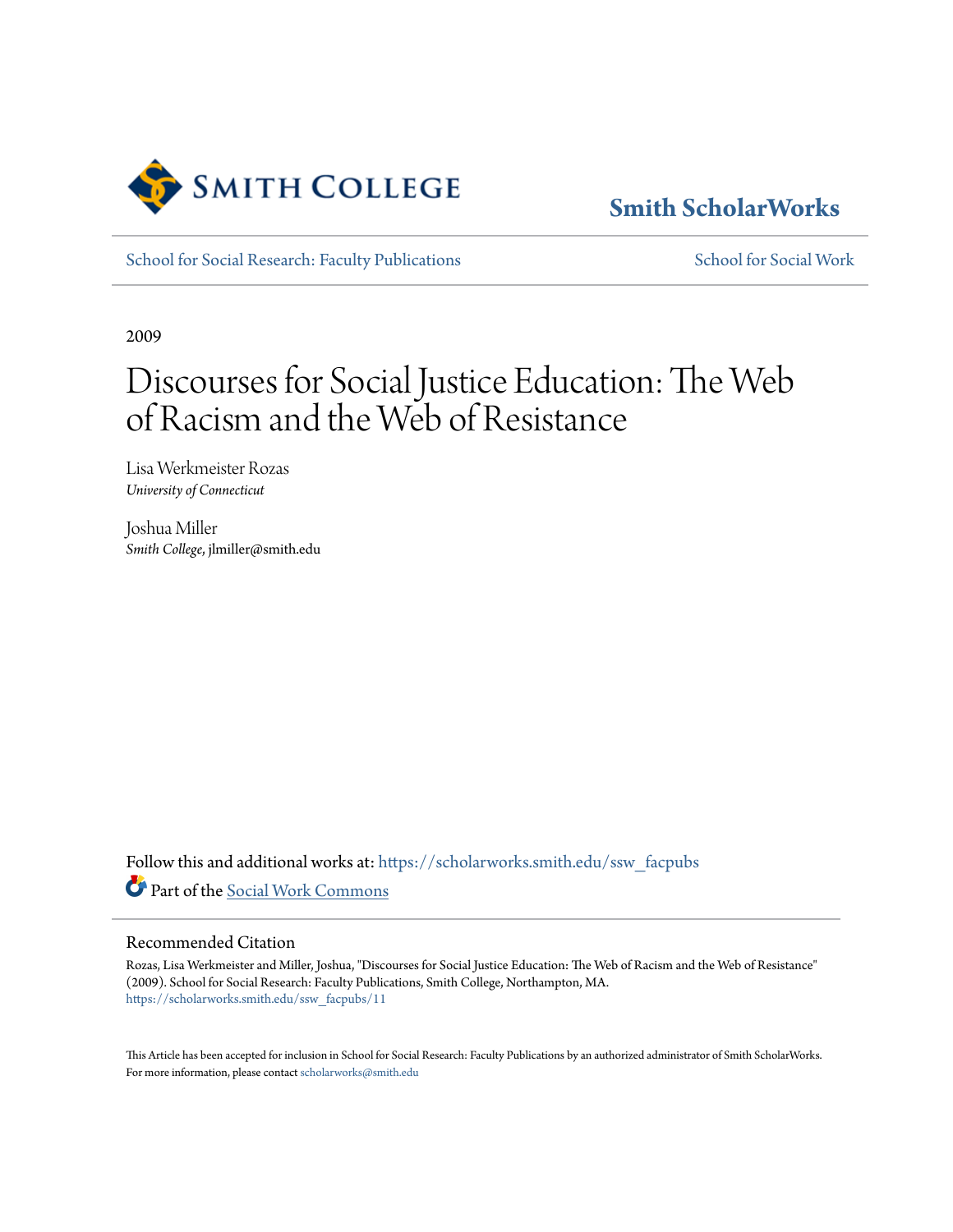Discourses for Social Justice Education: The Web of Racism and the Web of Resistance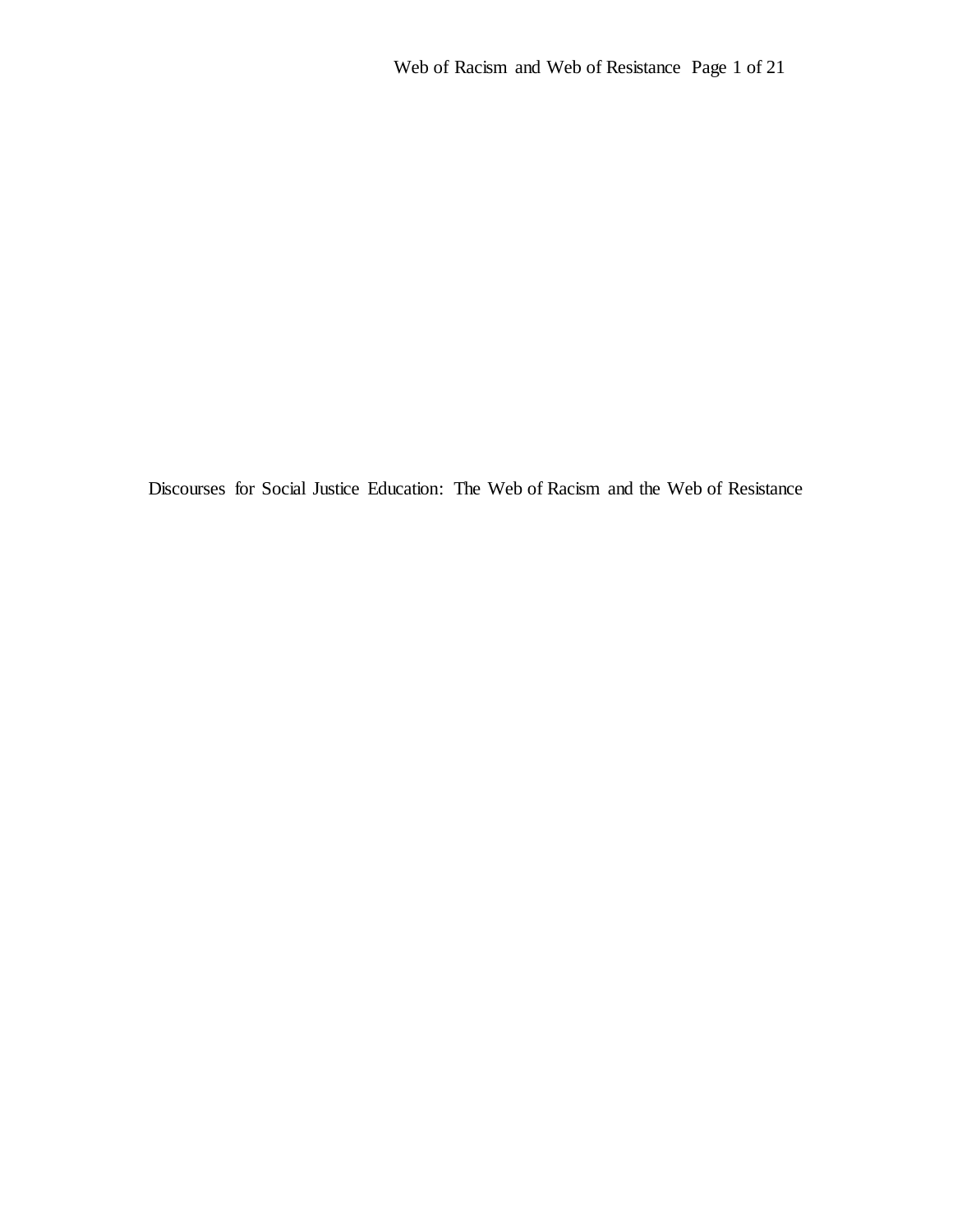## Introduction

Social justice education strives to motivate students to analyze the dynamics of oppression while being able to situate themselves as social actors. This involves learning about the sources and processes of oppression as well as the interior psychological/emotional consequences of oppression without remaining neutral: social justice education seeks to change the conditions being studied and to work for greater equality and fairness (Bell, 1997). Thus, when using a social justice framework to teach about race and racism it is important to strike a balance between presenting the grim realities of racism in a direct, unvarnished manner, while also engendering, if not inspiring, hope for change. Students enter such classes with widely differing experiences and understandings of racism adding to pedagogical complexity (Miller & Garran, 2007). Students and instructors bring a variety of social identities into a classroom; ranging from identities forged through frequent encounters with racism to those living in bubbles of unexamined white privilege. Many people harbor stereotypes which may cause discomfort and inhibit classroom participation if conscious, or lead to overt expressions of prejudice and microaggressions (Dovidio, Gaertner, Kawakami, & Hodson, 2002; Solorzano, Ceja, Yosso, 2000). The potential for conflict and misunderstandings is great when a group of people with such different experiences talks about such emotional and highly charged material (Miller, Donner & Fraser, 2004). People of color may feel retargeted while those with race privilege may withdraw or be consumed by guilt, leaving everyone feeling overwhelmed and hopeless. Yet another challenge is that the language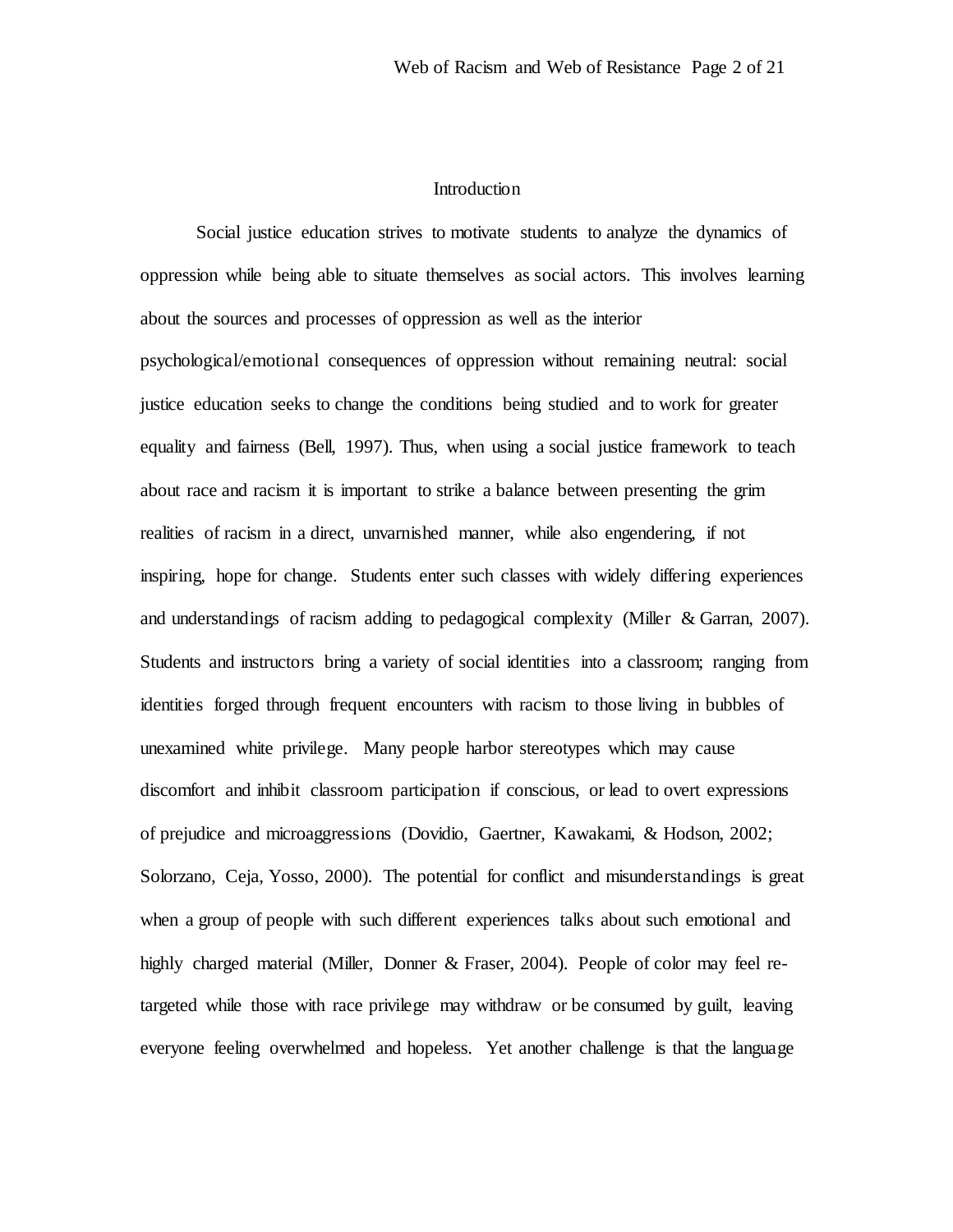and meaning of terms and concepts often varies such that the use of the word 'racism' can range from internalized prejudices and biases to institutional systems of oppression.

In this article we consider these challenges and propose two related concepts that can further productive classroom discussion and enhance student learning: the web of racism and the web of resistance. The first helps students grasp the extent and depth of institutional racism in the United States today, while the second offers a map of activities that can lead to social change and foster solidarity with others. Both concepts assume that racism is an external, systemic, social/economic/political force which also has subjective correlates that become part of a person's inner world. These inner and outer realities intersect and reinforce one another, part of the dynamic that sustains "durable inequalities." (Tilly, 1998).

We begin by expanding our analysis of the problems inherent in teaching students of different social identities about race and racism, particularly looking at dissonance between the realities of racism and the way it is perceived by people with race privilege. We then introduce a number of conceptual frames which help students to develop a common language and understanding of the racial project in the United States (Omi & Winant, 1994): the racial contract (Mills, 1997); subjugated histories (Takaki, 1993); cycles of socialization (Harro, 2000a); and invisible white privilege (McIntosh, 1989, 1992; Wise, 2003, 2004). These frames underpin an understanding of the concept of the web of institutional racism (Miller & Garran, 2007). We then consider how to move from students feeling overwhelmed by the depth and magnitude of racism by offering hand-holds of hope through the concept of the web of resistance. If racism can be grasped and acknowledged by all students, then breaking down antiracism work into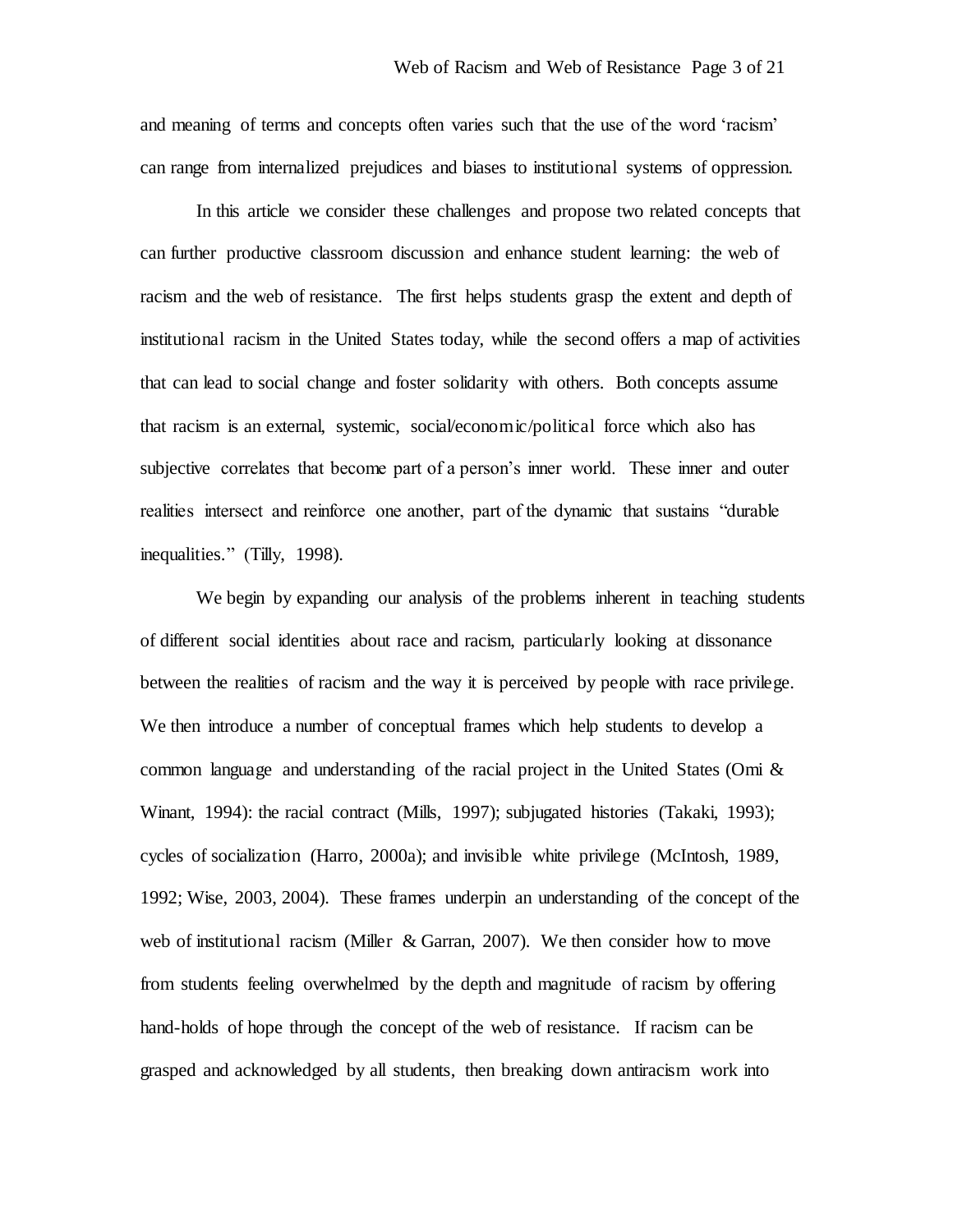achievable, interconnected action steps, which respond to internal and external manifestations of racism can lead to inspired activism.

A brief note about our language – we will use the terms "white" and "people of color", not because this signifies any biological or genetic reality, but rather because these are terms in common usage in the U.S. referring to those with or without race privilege. While we are usually referring to people of European descent as white and people of African, Asian (and Pacific Islander), Hispanic, and Native American as people of color, we recognize that racial categories are continually being recast and reconfigured. We also acknowledge that many people are multi-ethnic or multi-racial and that racial identity involves a complex and unique set of factors.

The Prevalence of Racism and its Denial by many White People

Despite many studies attesting to the persistence of racism (e.g. Brown, Carnoy, Currie, Duster, Oppenheimer, Schultz & Wellman, 2003; Smelser, Wilson & Mitchell, 2001; Shapiro, 2004) many people socially constructed as white deny or minimize its existence. "I'm not racist" is a phrase uttered by well meaning whites when confronted about a racist comment or action, often implying that if they are not conscious of engaging in racist acts, then not only are they not racist but that racism is not a salient social problem. Recent high-profile examples of this stance have been seen with radio talk-show host Don Imus and actor comedian Michael Richards (Pitts, 2006).

Why is racism is so difficult for many white people to acknowledge? Ignorance, internalized stereotypes and defensiveness are bolstered by prevalent and dominant discourses asserting that racism is a thing of the past and enough has been done to rectify disparities that used to exist. Many polls find a stark gap between whites and blacks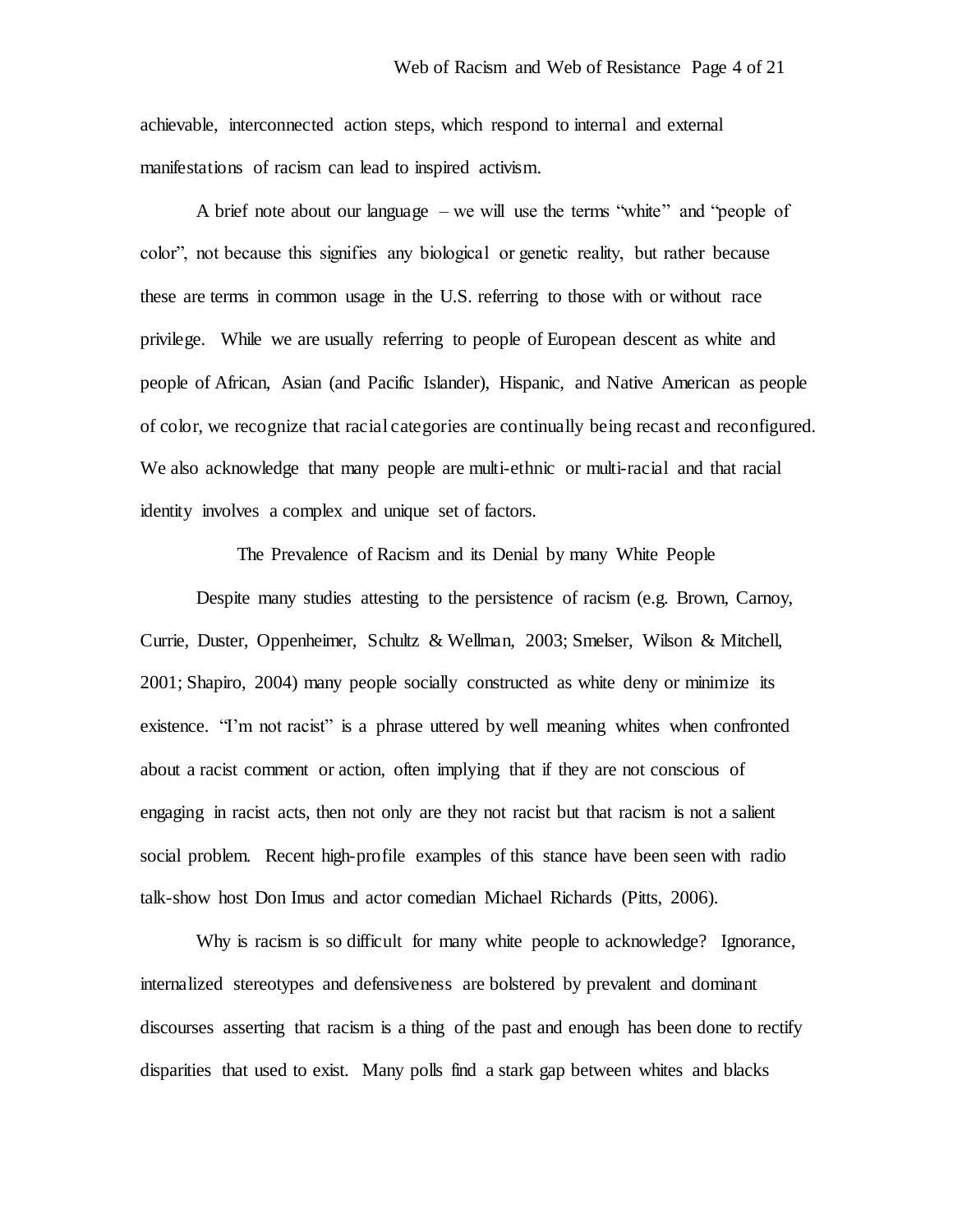about the depth of racism today (Dawson, Lacewell, & Cohen, 2006; Pew Research Center, 2003). How is it possible that people living in the same society have such different perceptions about race and equality?

Perhaps part of the discrepancy has to do with how racism is understood or defined. For many people, particularly whites, the concept of racism has been relegated to individual feelings, acts, or utterances that intentionally insult, disrespect, or devalue another person because of race. The perception that racism is limited to conscious beliefs and interpersonal situations is what many white students believe when they enter a class that discusses issues of power, prejudice, privilege and injustice. The realization that racism is much more pervasive and is embedded in seemingly race neutral institutions and policies creates great dissonance. Many, if not most, whites grow up with the belief that the United States is the land of opportunity and equal justice for all, where their ancestors achieved the "American Dream" through hard work. The myth that the "American Dream" is within everyone's grasp is not innocuous, leading some to conclude that the poor and people of color are responsible for their own lack of progress.

It is important that white students acquire relevant information regarding racial disparities such as that in 2005, 75% of whites owned their own homes compared to 46% of black households and 48% of Latino households, and the median income for whites was \$50, 622 as apposed to \$30,939 for blacks and \$36,278 for Latinos (2005 census as cited in Ohlemacher, 2006). However, even when confronted with such discrepancies, some white people remain skeptical. Confronting students with facts is insufficient, conceptual frames are needed to penetrate defensive reactions and denial: what are needed are new maps and discourses.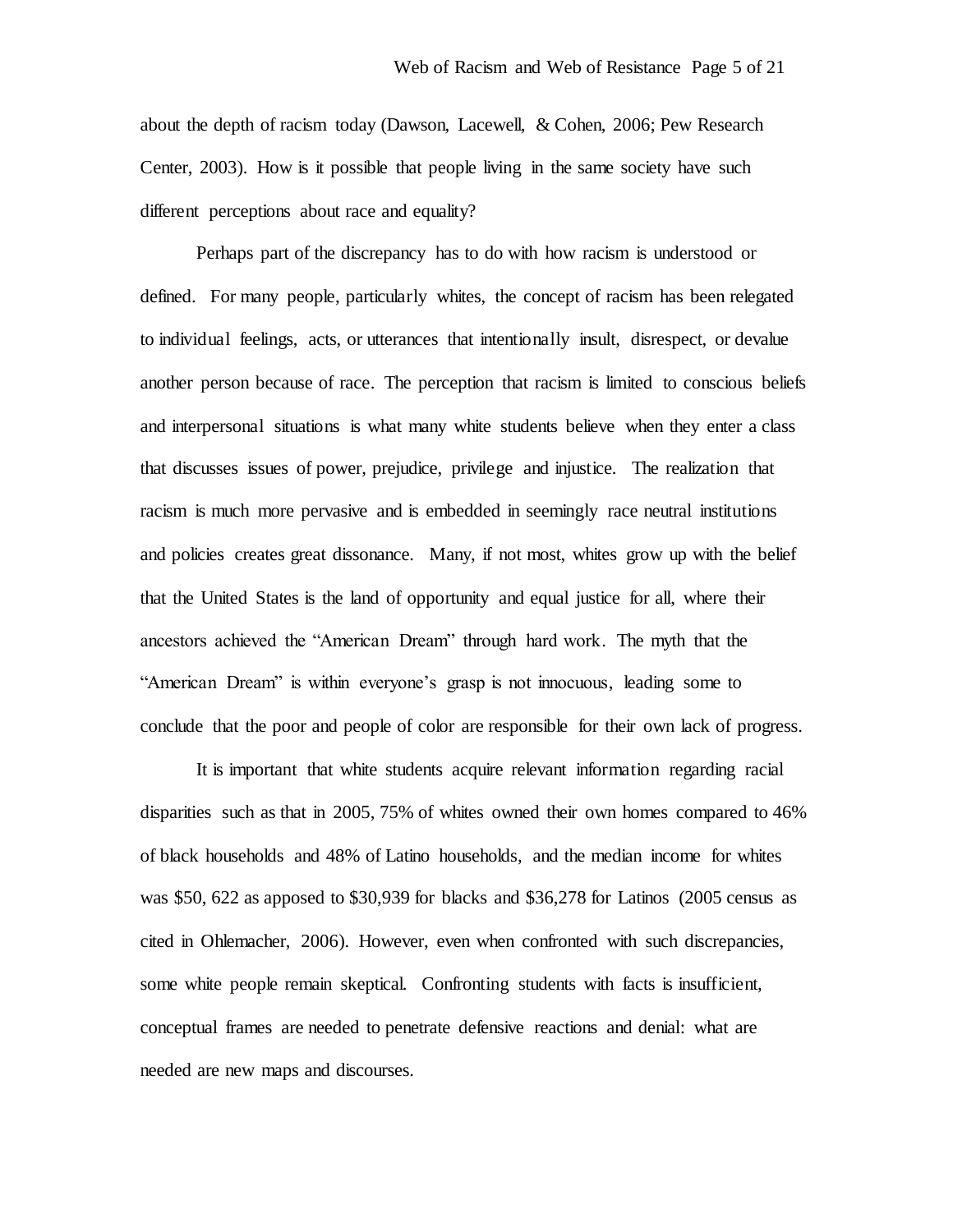# Conceptual Frames for Talking about Racism

There are a number of conceptual frames which we have found to be valuable for students engaged in antiracism that help to overcome the dissonance described above: the racial project, the racial contract, reclaiming subjugated histories, cycles of socialization and invisible white privilege. All of these offer a foundation for understanding the web of racism, which helps students to actually see the ways how racism forms a net that limits hope and opportunity for many people of color, while remaining virtually undetectable for those with white skin privilege.

#### The Racial Project

Omi and Winant (1994) conceive of racism as a project, which has been central to U.S. history and which adapts, mutates and evolves; racism does not look the same in different eras but it is always there. The project involves "racial formation" (p. 55) where racial categories are created by socio-historical and political forces based on the meanings attributed to the alleged differences of human body type. Thus, racial categories are not fixed and unchanging; rather they are socially constructed, deconstructed, reworked and reconfigured. An example of this is how Jews and Italians were socially constructed as racial and cultural "other" by native Anglo-Americans when they immigrated in large numbers to this country - viewed as being dark-skinned, uncivilized, deviant and even dangerous -but after one or two generations became white and able to assimilate into U.S. society.

Omi and Winant (1994) illustrate how racism is embedded in social structures as well as in cultural representations, which include social meanings and political ideologies. In other words, racism is present in institutions, cultural practices, political processes, and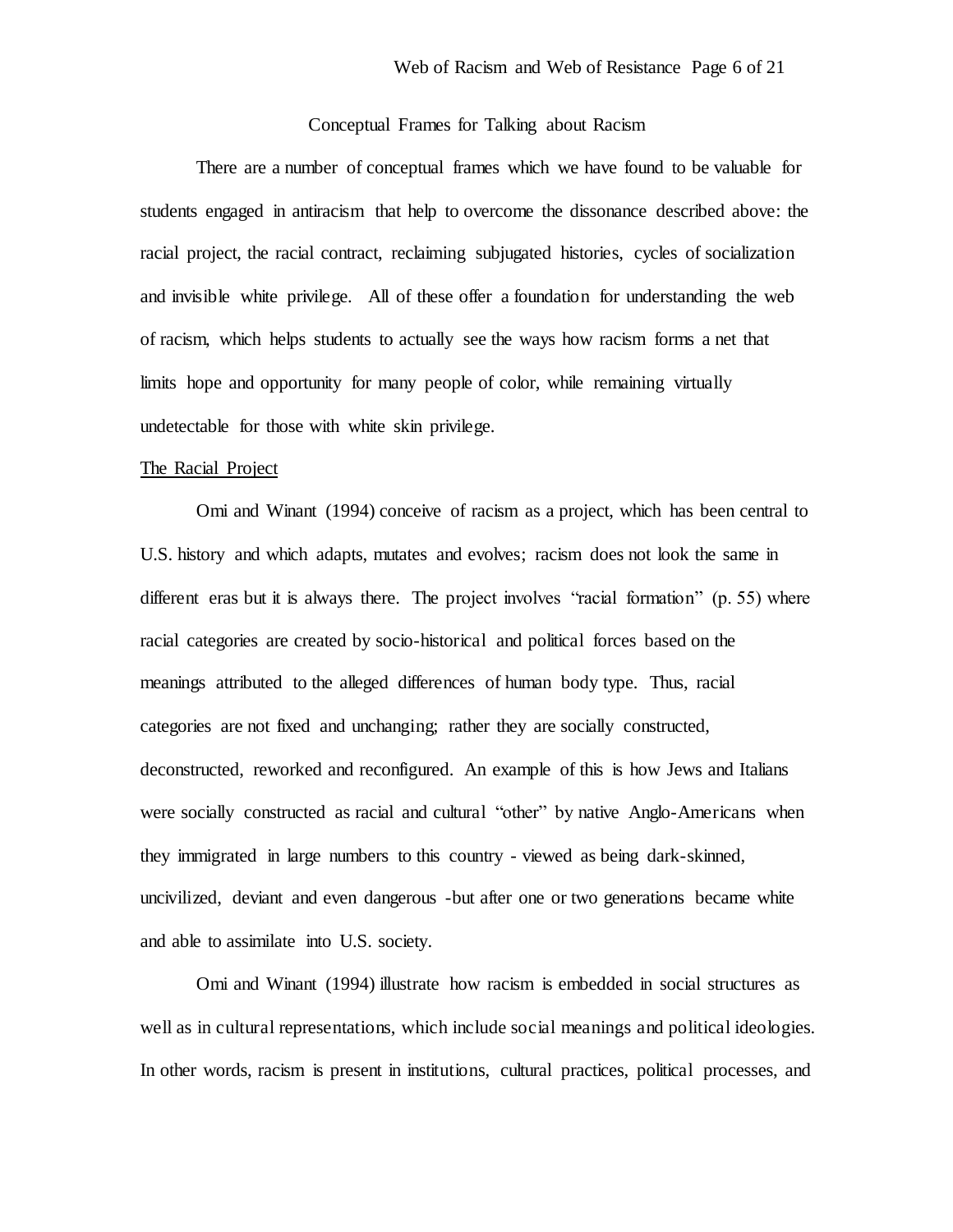economic structures, but it also lurks inside of people and influences and constrains social relationships. A major role in maintaining the racial project resides with the racial state. The Racial Contract

Mills (1997) helps to explain how the racial state was formed through his notion of the "racial contract." Most people in the U.S. are aware of a social contract, embodied in the Declaration of Independence and U.S. Constitution, with articulated rights and privileges. Mills argues that there was always an underside to the social contract, a racial contract, serving as a political, epistemological and moral guide to who was or was not considered fully human. Considering how most of the "founding fathers" were slaveholders, there was a dualism between the ideals and values of their words and the assumptions of racism in their deeds. Thus the racial contract was enshrined in a racial state and racial judicial system. It was also a tacit part of the social contract that established what is socially right, fair, objective and normal.

As Omi and Winant (1992) have argued, the racial project evolves, and this helps to explain how the racial contract still exists, although no longer appealing to outright theories of racial inferiority which were front and center at its inception. Mills (1997) states that all whites have benefited from the racial contract, even if they were not "signatories," yet, ironically, are unable to see and grasp the social order in which they swim freely, unimpeded by their race. The next three conceptual frames help to explain this contradiction.

#### Subjugated Histories

Visions of U.S. society (and literally the vision needed to discern and decipher racism) are sustained by narratives about the nation. The roots of these narratives are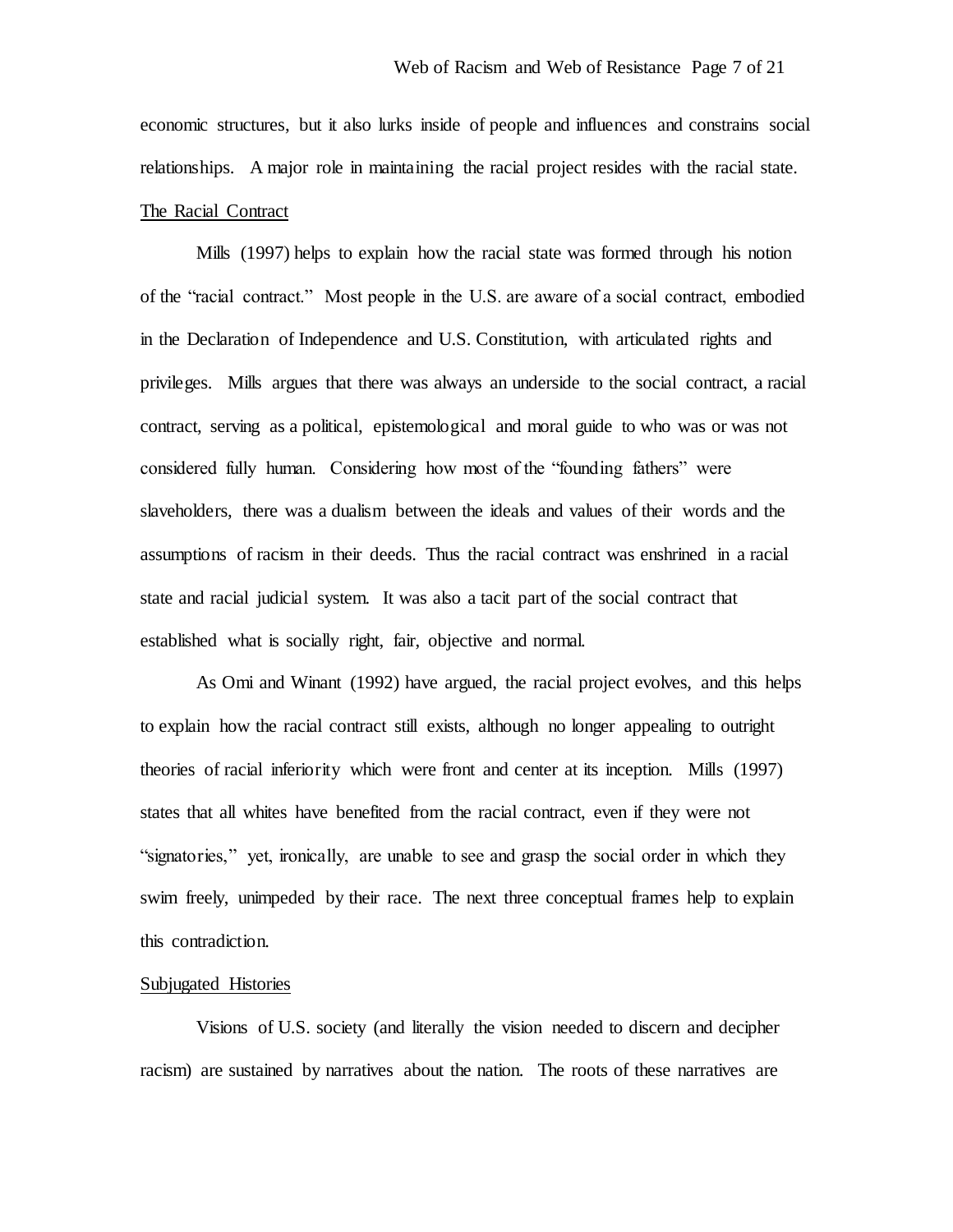"official" stories about the history of the United States. This is a required topic for all school children in the country, as well as a subject of many books (both fiction and nonfiction), films, television shows, paintings, songs and other cultural, political and artistic mediums of expression. These narratives and images become part of a person's internal world, the maps and metaphors of consciousness and identity which are used to see, comprehend and navigate the world.

It is common wisdom that history is written by the victors, and in this nation the prevailing historical narratives and paradigms have been the history of the white race. This is so commonplace that it can be jarring for many students to read the above sentence. Yet without alternative narratives and perspectives, it is difficult for anyone to understand the socio-political complexity of the past and how the racial contract and racial project have been manifest throughout U.S. history as well as in contemporary society. Thus it is essential to expose students to critical and revisionist histories, those that revisit, interrogate, deconstruct and re-story the experiences of people in the United States from the standpoint of a wide range of ethnic and racial groups. Takaki (1993) attempts this in a broad way in *A Different Mirror*, where he charts the experiences of many groups, such as Native Americans, African Americans, Chinese Americans, Japanese Americans, Mexican Americans and others, whose history has either been ignored, distorted or relegated to sidebars, *from the perspective of those groups*, not from the vantage point of European Americans. It is also important for students to have an understanding of indigenous peoples' lives before the European contact and to see how drastically they changed after the Columbian encounter (Stannard, 1992; Wilson, 1998). Other examples of historical studies which challenge prevalent understandings of racial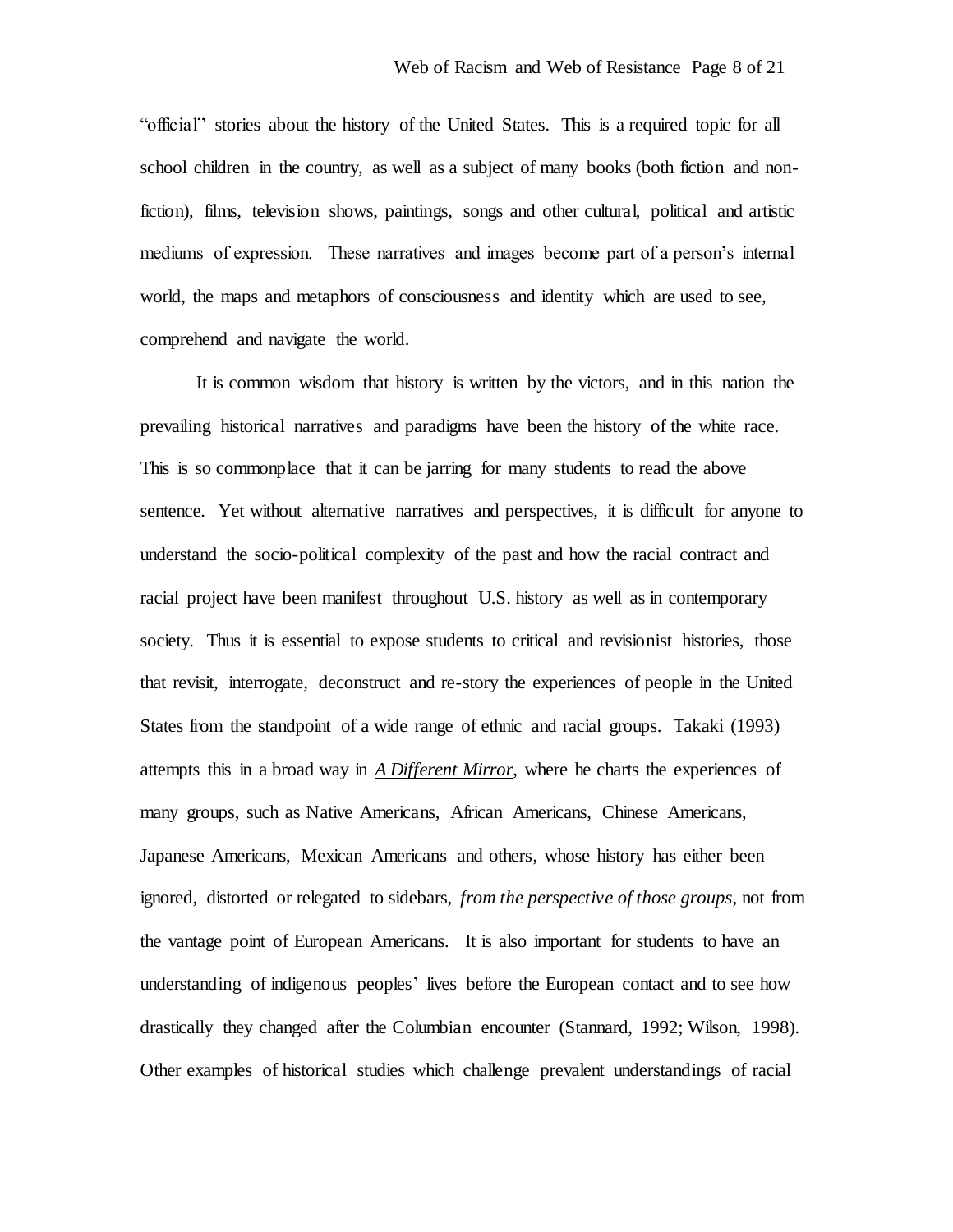formation are Allen's (1997) examination of how the white race was "invented," Lopez's (1996) account of how race was legally constructed, or the numerous studies about how ethnic groups, such as Jews, the Irish and Italians, became "white" (e.g. Guglielmo  $\&$ Salerno, 2003; Ignatiev, 1995; Sacks, 1996). Introducing students to critical histories offers new pathways of understanding how today's racist society evolved.

#### Cycles of Socialization

Indoctrination with triumphalist narratives of white people, presented as "objective" history is but one way that people are socialized into the racial project in the United States. Harro (2000a) offers a model that describes the myriad ways that white people are socialized into positions and perceptions of superiority, while people of color are socialized into targeted status with her "cycle of socialization." She maps out an indoctrination process that is pervasive, consistent, recursive, self-regenerating and is often unconscious and unnamed, rendering it invisible to many.

The model identifies core factors which fuel the cycle: learned fear and insecurity, ignorance, myths and misinformation, pessimism. Harro (2000a) argues that people enter a world where their social identity (race, ethnicity, religion, gender, sexual orientation, etc.) influences what they are taught, how they are treated, and what information and opportunities they are exposed to. One of the most poignant aspects of her model is articulation of who exposes young people to stereotypes, prejudices, expectations, understandings of the world – what is "normal": trusted others (parents, teachers, family, friends). She describes how the structuring of society - institutions, discourses, sanctions and rewards, cultural practices – reinforces what has been learned from trusted others. All of this leads to internalized patterns and maps of power, privilege or of impotence,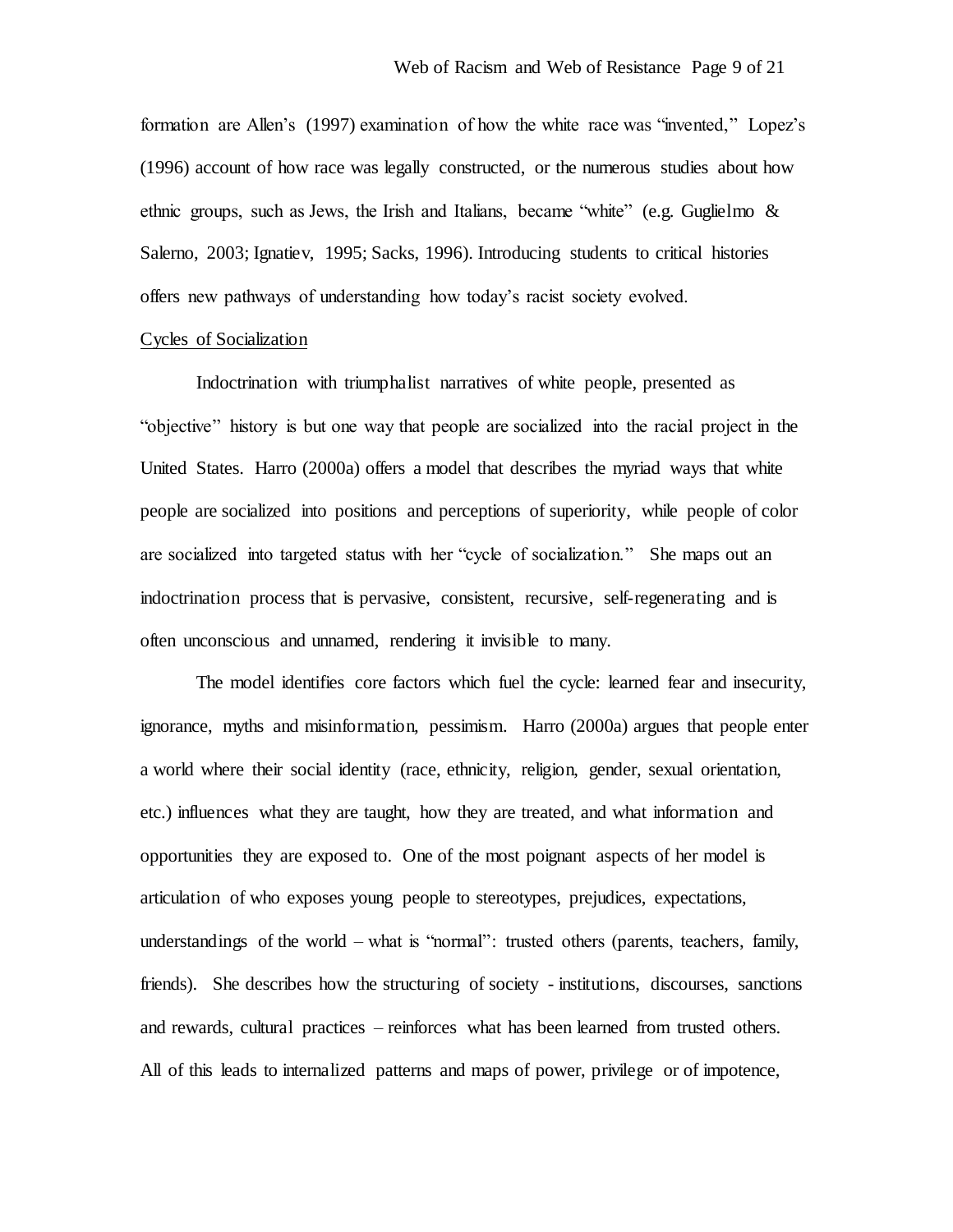devaluing, and feeling disempowered, which contributes to the cycle continuing. The "cycle of socialization" graphically depicts how racism and other forms of social oppression saturate society and drench and penetrate inner psyches.

#### Invisible White Privilege

Race privilege is very visible for those who lack it, but it is remarkably undetectable for those who have it. Mill's (1997) "racial contract" and Harro's (2000a) "cycle of socialization" describe how white privilege has been enshrined since the inception of the U.S. republic and how it has been passed down – institutionally, interpersonally, and intrapersonally – for generations. In addition to describing *how* this happens, it is important to help students (particularly white students) to see the *results.*

McIntosh (1987; 1992) used the metaphor of carrying a "knapsack" of invisible white privileges and she listed many examples of the knapsack's provisions. Here is a sample:

- To be able to consistently be in the company of people of your own race.
- To be able to move to live in whatever neighborhood you can afford.
- To not be followed when shopping.
- To see yourself widely (and for the most part positively) represented in the media.
- To not have to protect your children from racism.
- To not be considered a "credit to your race" when you excel.
- To not have to worry if stopped by the police or audited by the IRS that it is because of your race.
- To find greeting cards, dolls and toys depicting people who look like you.

In our teaching experience, McIntosh's examples are evocative for people of color who have *not* had these privileges but are particularly illuminating for many white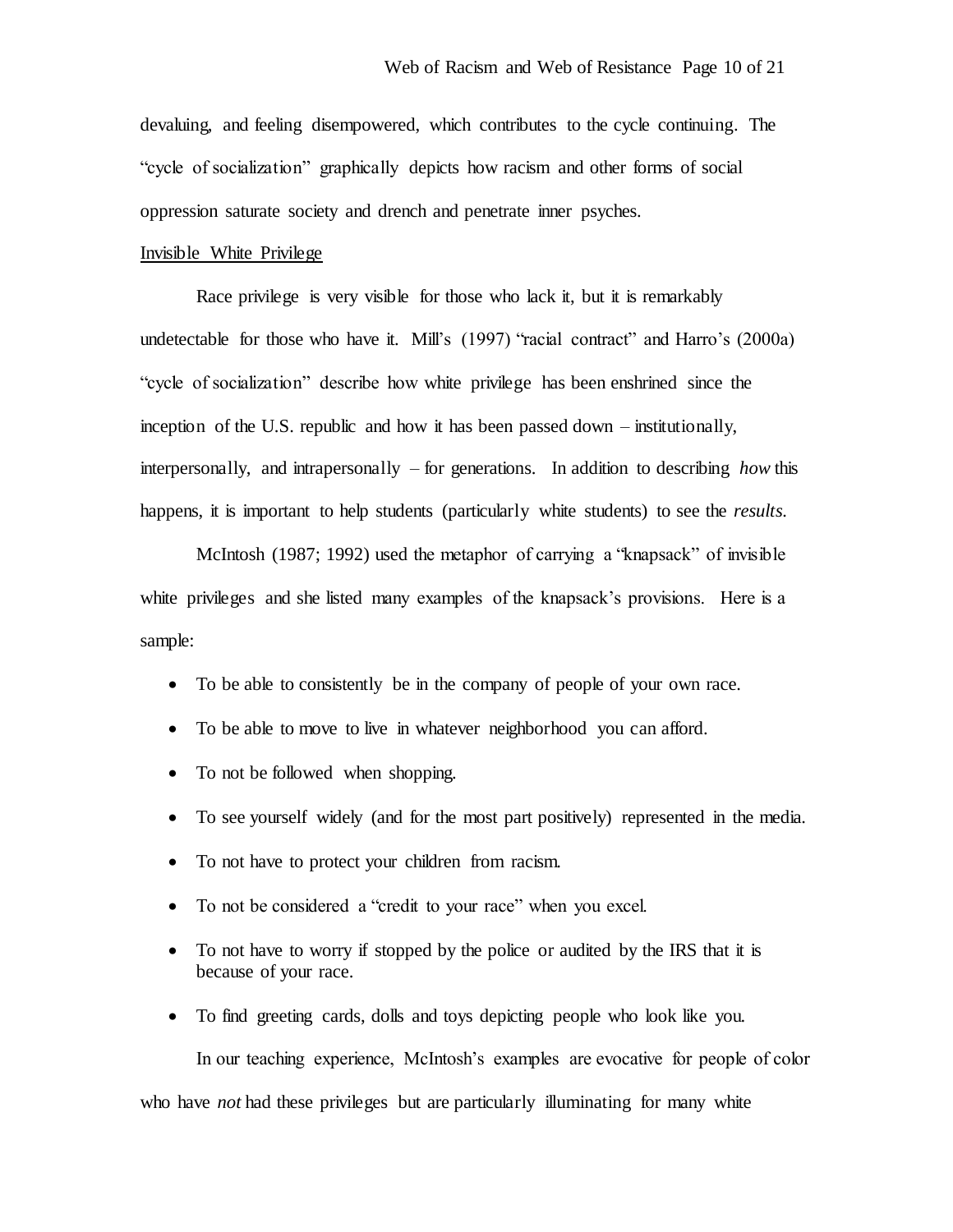students who have not thought a lot about their invisible privileges. As Wise (2003) describes, there is a "sea" of white privilege, and for most fish, water is an assumed part of the environment. Thus, having classroom exercises, whether they focus on what constitutes this ocean of privilege or what is packed in an invisible knapsack, can be validating for students of color while revealing what has heretofore been hidden from many white students.

#### The Web of Institutional Racism

All the above conceptual frames lay a foundation for helping students grasp the web of institutional racism (Miller & Garran, 2007). The web is a centerpiece of the racial project, enshrined by the racial contract, masked by distorted, incomplete historical and contemporary narratives, and legitimized and reinforced by cycles of socialization, which rationalize oppressive social structures while creating corresponding psychological interiors. The web of institutional racism snags and hinders most people of color in at least some of its nets, while the vast majority of white people neither sees nor experiences it, carrying invisible passports of white privilege.

The web of institutional racism (Figure 1) names some but not all of the forms of institutional racism. The different aspects of institutional racism are connected and reinforce one another. For example, residential racism is very tied to educational racism and environmental racism, which connect with health racism, and all lead to differential opportunities for upward mobility based on the social construction of race. Miller and Garran (2007) highlight five qualities of the web:

1. It is systematic and comprehensive.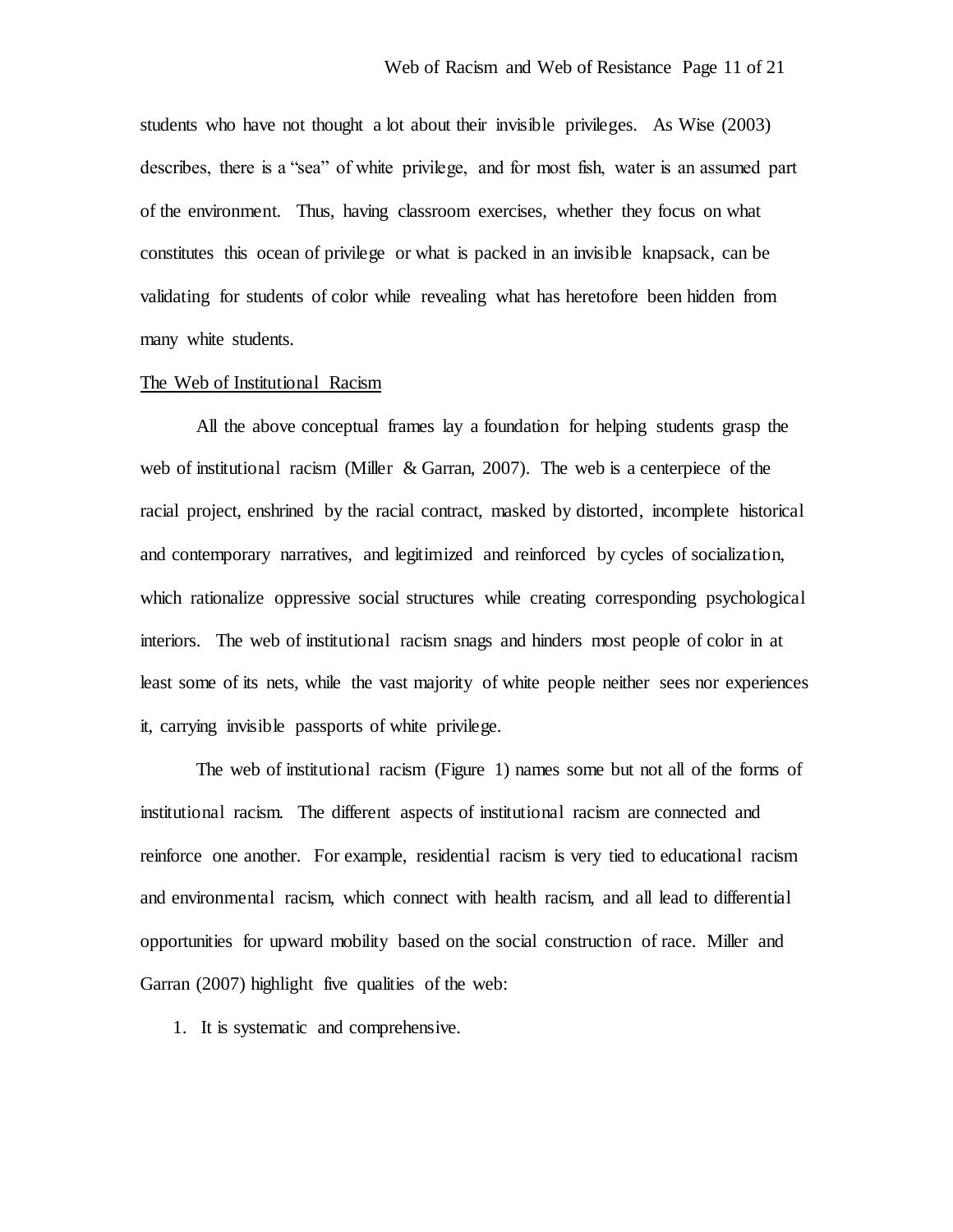- 2. It functions on many levels e.g. educational racism involves unequal funding of schools on the macro level, insufficient numbers of teachers and administrators of color at the mezzo level, and students of color experiencing microagressions at the micro level.
- 3. The web is a combination of formal policies (e.g. laws, regulations, hiring practices, etc.) and informal practices (e.g. doctors and therapists treating people of color differently, redlining residential areas.)
- 4. The web is a culmination of centuries of institutional racism and its legacy results in cumulative deprivations and lack of opportunity.
- 5. The web represents social, political and economic power and therefore has the capacity to shape public narratives and discourses, many of which obscure, obfuscate and deny the existence of the web!

The web of institutional racism is both a metaphor and a description of concrete realities. It provides scaffolding for teaching an entire course about racism or can be used as part of a course that covers the full spectrum of racism. Conceptually it is important to help students grasp how the different parts of the web intersect and connect. Understanding institutional racism is pivotal to understanding any other form of racism, ranging from state sponsored genocide to internalized biases and prejudices.

An unintended consequence of using the web of racism when teaching is that absorbing the magnitude and depth of racism can lead to feelings of hopelessness, despair, pessimism, and fatalism. I is important that students have hope, efficacy and empowerment. This is why we have developed the concept of the web of resistance.

Enduring Process of Equality: The Web of Resistance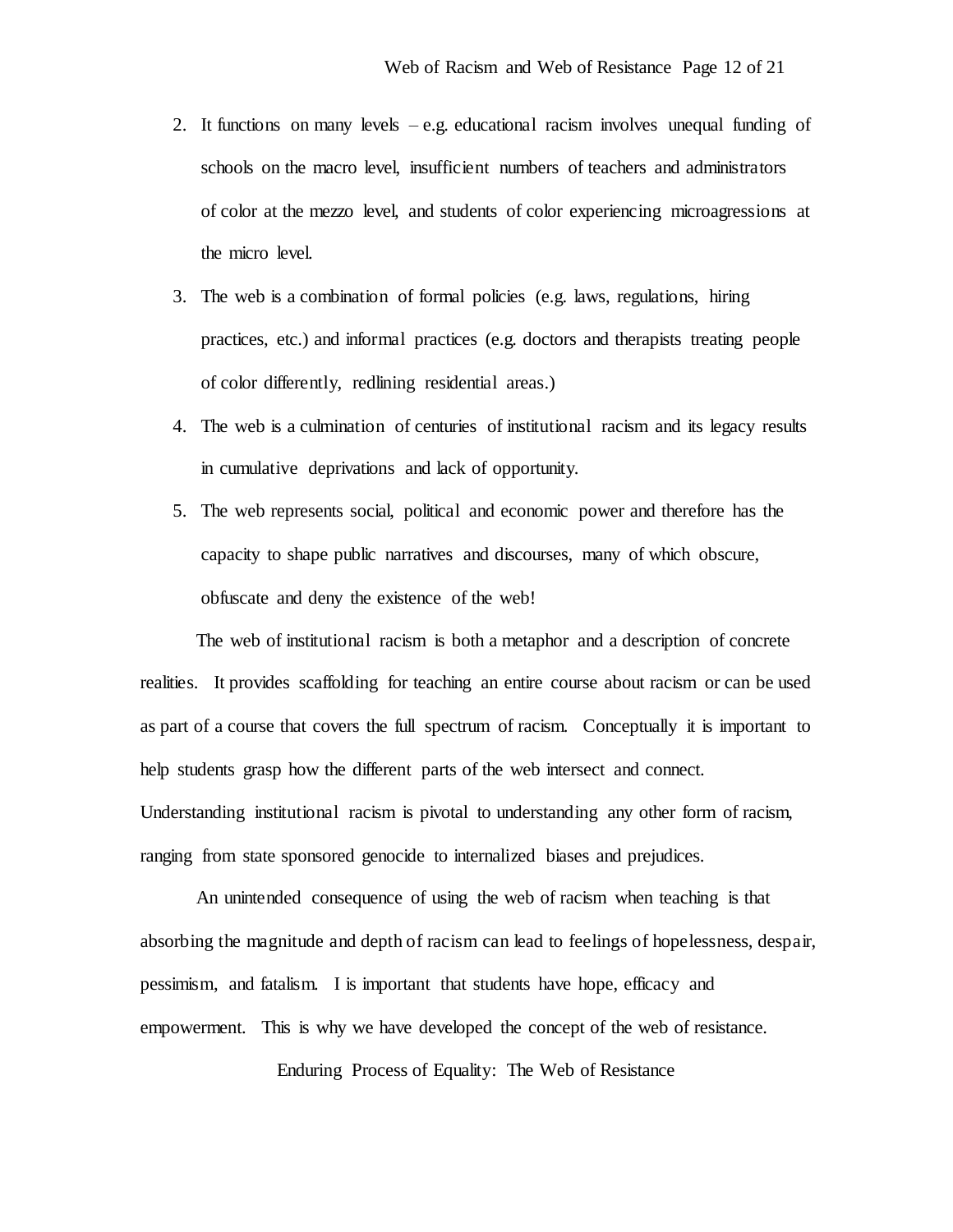Students often find courses on racism or other forms of oppression to be depressing and demoralizing. After hearing of the historical context of racism and its present day consequences, many feel helpless, believing that change is impossible. Issues of having a privileged or targeted identity arise as well as powerful feelings, such as anger, despair, guilt and shame. Presenting the web of resistance is an intervention that unites students and sends a message of hope in their ability to take part in change.

Change is facilitated with a vision of an alternative culture; in this case an antiracism culture. In his view of how anti-oppressive cultures are created, Paulo Feire (1976) emphasized the creation of critically conscious individuals. The way to establish this type of consciousness is by instituting two critical dimensions: action and reflection. These two factors create "praxis" which is the actual process of informed action. The web of resistance has a similar theoretical underpinning. It is illustrated in Figure 2, demonstrating some but not all approaches to undoing racism. The web of resistance has two main components that are the source for all informed efforts to end racism: internal strategies and external strategies. Internal strategies focus on what is required of the individual who attempts to participate in an anti-racism movement - efforts and tactics focusing primarily on the development of an inner capacity to engage in resisting racism. External strategies are aimed at ongoing action, created in alliance or coalition with others. These involve action-oriented activities that help to dismantle the forms of racism cited in the web of racism. These two overarching strategies are connected to each other via points of connectedness (P.O.C).

These P.O.Cs are intersections on the web of resistance where an individual can build a network within herself and with other people interested in anti-racist activism.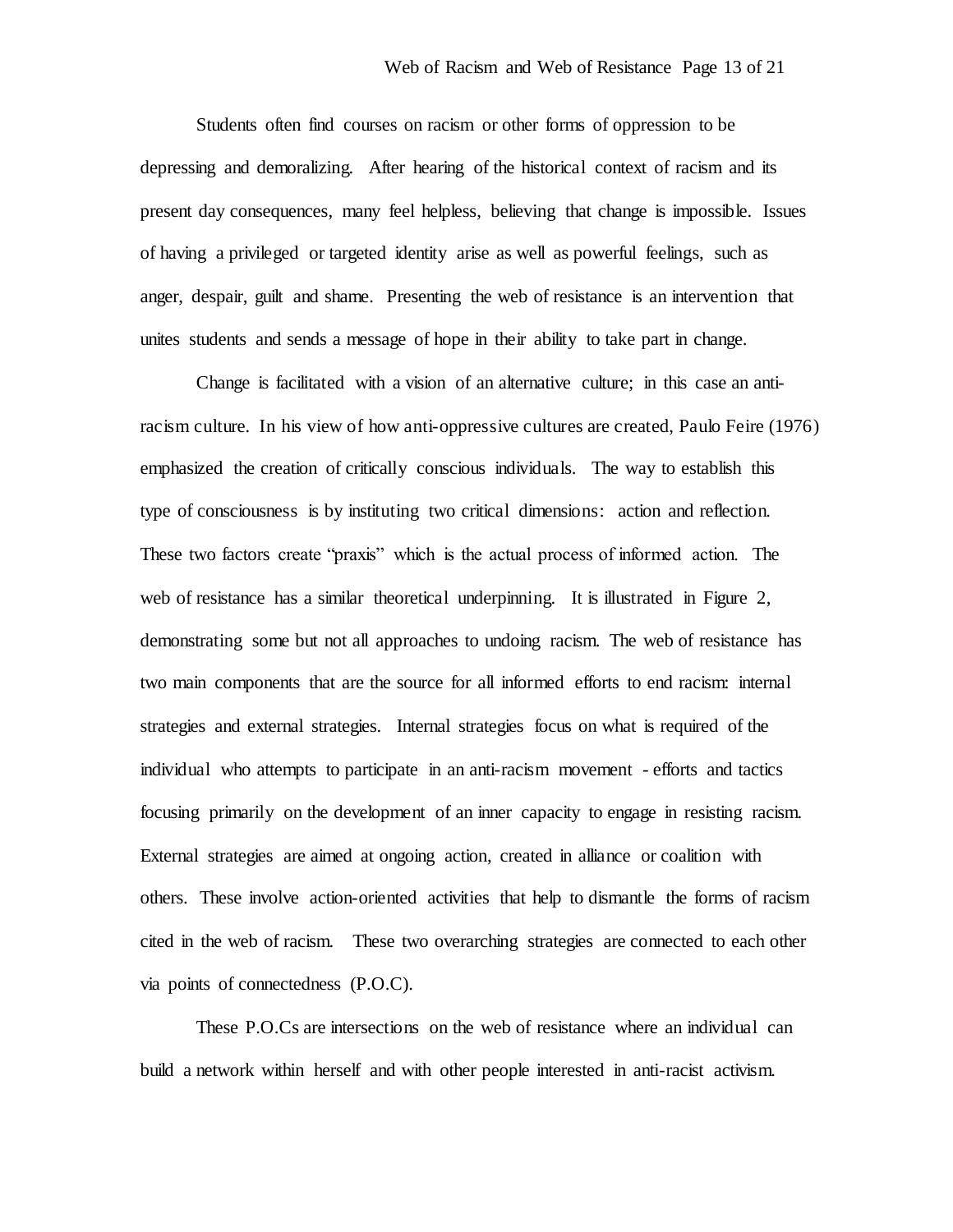Each P.O.C. offers a specific approach that can be used in the effort to undo racism. P.O.Cs interact with one another, strengthening an individual's resolve, commitment and ability to undo racism. P.O.Cs construct a formidable support network in the struggle to end racism. Although a change in an individual's internal strategies can eventually lead to the P.O.Cs stemming from external strategies, there are some people who value and believe in antiracism but do not yet have the tools or support to enable them to take action. Over time, their internal work may eventually lead to informed action resulting in external activities. Taken together, P.O.Cs originating from both internal and external strategies are defenses against the web of institutional racism.

Internal Strategies

All of the P.O.Cs that stem from internal strategies support enhancing selfawareness and reflection. The most important element is to be an active participant in a self-reflective process (Dovidio et al, 2002). This process is often jumpstarted by a student's new found awareness of how they have been socialized without knowledge or consent (Harro, 2000a). In her cycle of liberation, Harro (2000b) calls this part of the process "waking up" and "getting ready" (465). Both these phases require a different self-perception which is fostered by participation in exercises which encourage selfawareness, discovery, and education (Harro, 2000b; Miller & Garran, 2007).

Several P.O.Cs consist of skills that cultivate ability to experience emotions that are uncomfortable. For example, a person can write their reflections, share them with others, listen to other people's experiences, or learn to tolerate and sit with feelings. What is crucial is being able to confront the long held discriminatory and biased beliefs spawned by misinformation and stereotypes that devalue one group and overvalue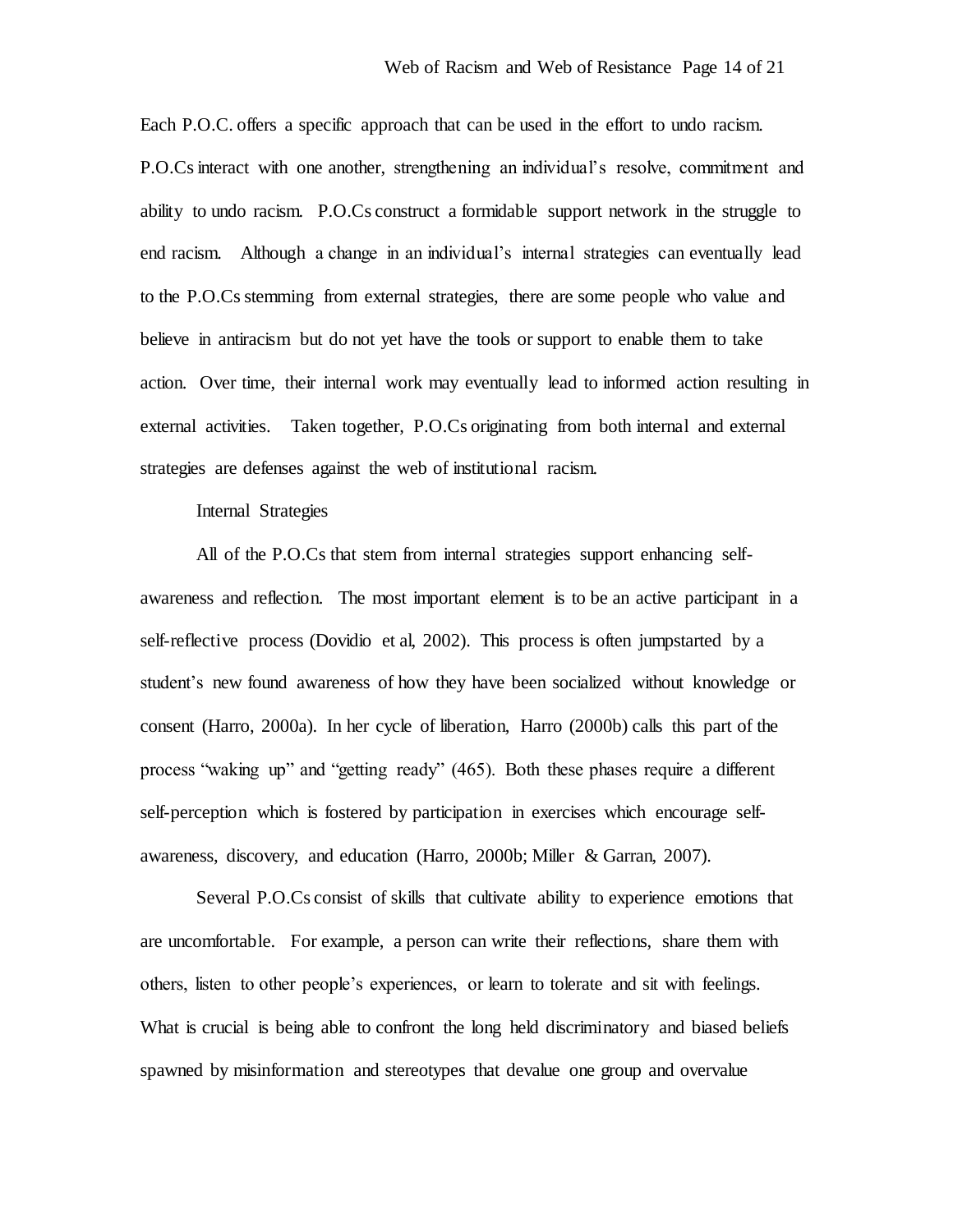another. Educating oneself is a critical aspect to the internal portion of the web. All these strategies offer an opportunity to be empathic either with oneself or others who are stuck in the web of racism and are struggling to build the web of resistance.

Although it is difficult for someone with white skin privilege to have a completely accurate view or feeling of what it means to be part of a racially targeted group in this country, people can attempt to understand part of the process through engaging in a P.O.C which one student of ours called "mental math." Mental math is the process many people of color go through as a result of racism, discrimination, and prejudice. *Was the person just rude, or is it because of my skin color being dark? That my surname has*  Latino roots? That my articulation of certain words does not fit that of the dominant *group? That my facial features relegate me to "other" status? Could one of these target determinants be responsible for what occurred between me and a person from the dominant group?*

White people generally do not have to ask themselves these questions or spend time processing the event in order to make sense of it while for people of color this process of mental math is automatic and tiring. Thus, if white people can empathically experience "mental math", through role-plays, simulations and discussions they may begin to grasp the kind of energy needed to partake in simple cross-racial interactions. This helps with personalizing the experience and understanding how white privilege, power and racial microaggressions work.

External Strategies

Emanating from the external strategies are the P.O.C's that help to establish common ground and ongoing action. Harro (2000b) has three phases in the cycle of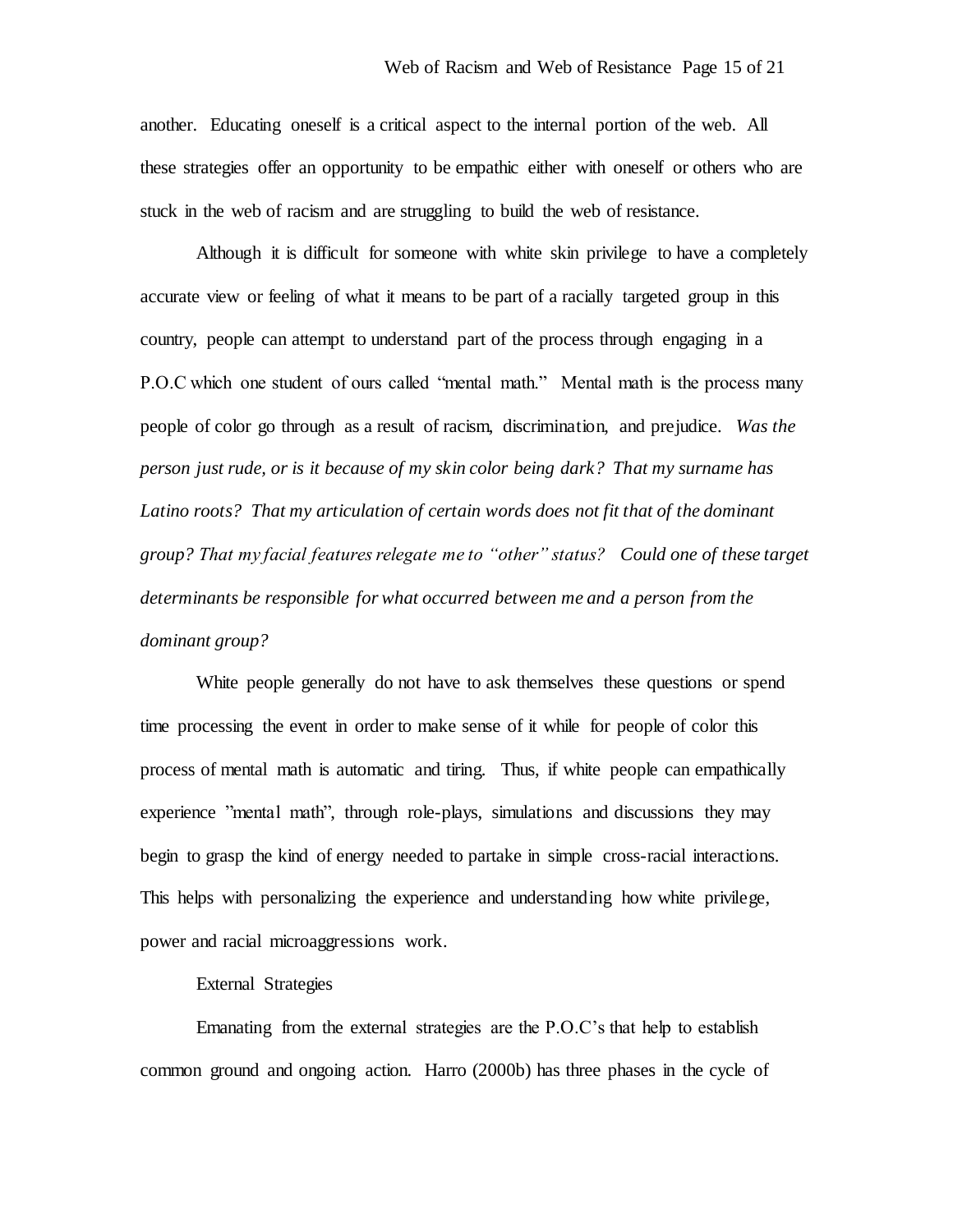liberation that overlap with the external strategies in the web of resistance. In the cycle of liberation, "reaching out" comes after a time of introspection. It is marked by the individual needing to go outside of herself in order to experience who she has become in the presence of others. With the interaction with "other" comes the "building community" phase where people are drawn together because they have similar values and goals of antiracism to attain. Dialogues occur to help strengthen new found values. With this new found support the next phase "coalescing" develops. As action strategies are developed and a refusal to collude with the forces that perpetuate racism is solidified, students begin to identify with activism.

The external strategies that exist in the web of resistance produce P.O.Cs which constitute actions resulting in a disruption in the belief that racism is the status quo. Examples of external strategies are solicited from students, creating a cache of approaches that can be conducted individually or collectively. Alliances are made with other individuals who have similar values and are seeking to be involved in anti-racist action. These individuals both support and constructively challenge each other to go further in their own process while making strides to stand up against institutional forces that harbor and perpetuate racism. Whites team up with people of color with whom they have found common ground to provide strength when confronting racist policies and practices or lobbying for legislation that could diminish racial disparities in housing, healthcare, and employment. Whites form important alliances and organizations with other whites to utilize their power and privilege to fight for racial equity in schools. They not only focus on ongoing action but on ongoing self-reflection. People of color also come together to strategize about what they need for their communities and how they can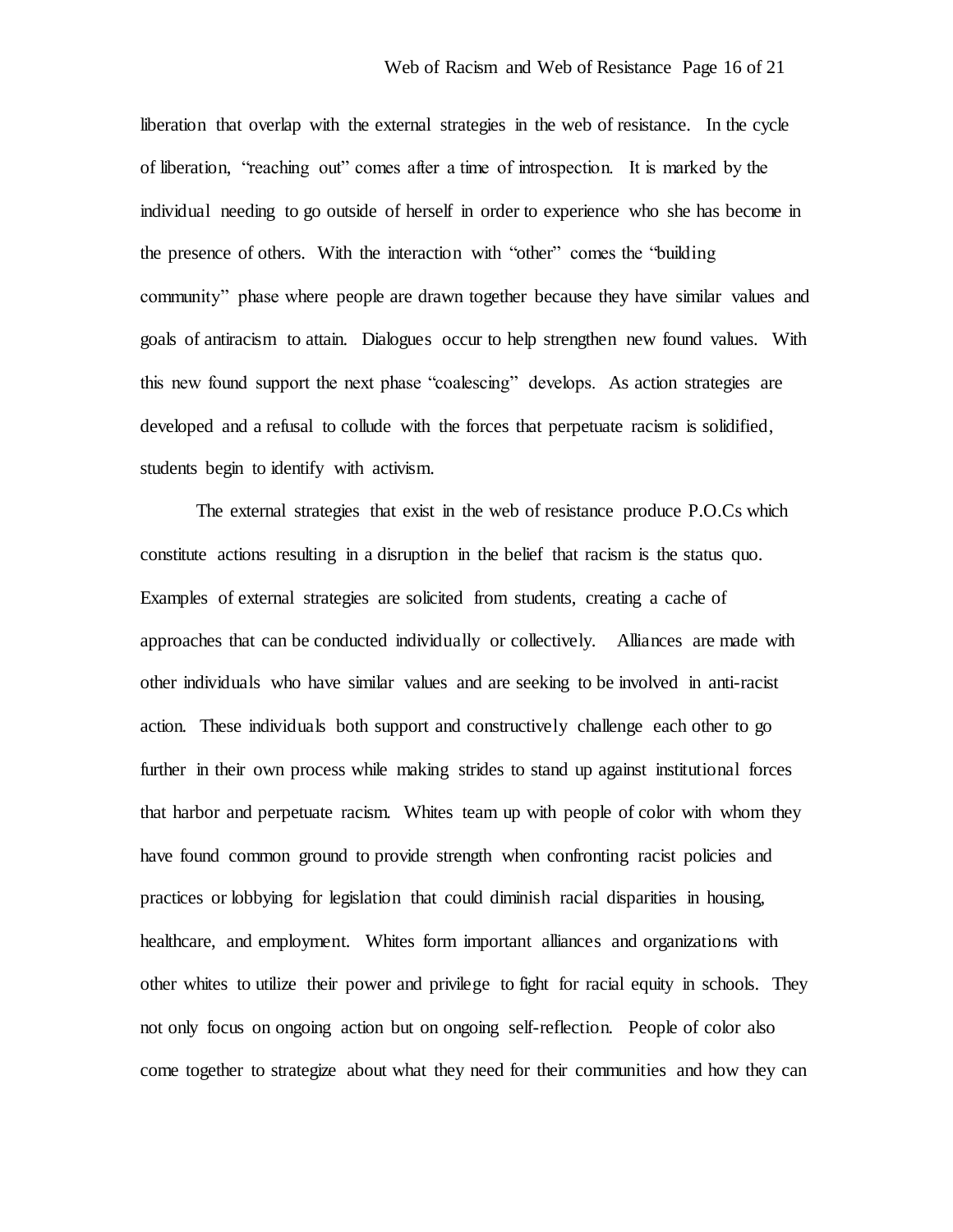make use of the active support of their white allies. It is through our active engagement and connection (Miller & Garran 2007) with other people and larger communities that we begin to create change in the culture of racism.

It is through the bi-directional flow of the web of resistance's POCs that guilt, anger, and frustration are transformed into acts of justice. Each POC shores up the other. The internal strategies help to sustain the external strategies and visa versa. It is an enduring process of equality. Each person involved in the web, each act committed through the support of the web becomes a strand whose very presence is an act of defiance. One student's reaction to the web of resistance was to find it "powerful, not symbolic in isolation but symbolic coupled with quiet action and commitment to the shared pursuit of social justice, infusing the role of "resister" into her identity.

Five qualities can be seen as salient to the web of resistance:

- 1. It is an evolving process
- 2. It functions on many levels (e.g. discovering one's own racism as the result of socilialization or interrupting racist jokes on a micro level, establishing a work group to address issues of racism in an organization, on a mezzo level, and institutions utilizing programs such as affirmative action or equal opportunity employment strategies, on a macro level.
- 3. The web is a combination of internal strategies (self-reflection, self-education) and external strategies (challenging others, challenging policies).
- 4. The web is the result of the legacies of committed anti-racist activists who have sacrificed many things to move an agenda of equality and social justice.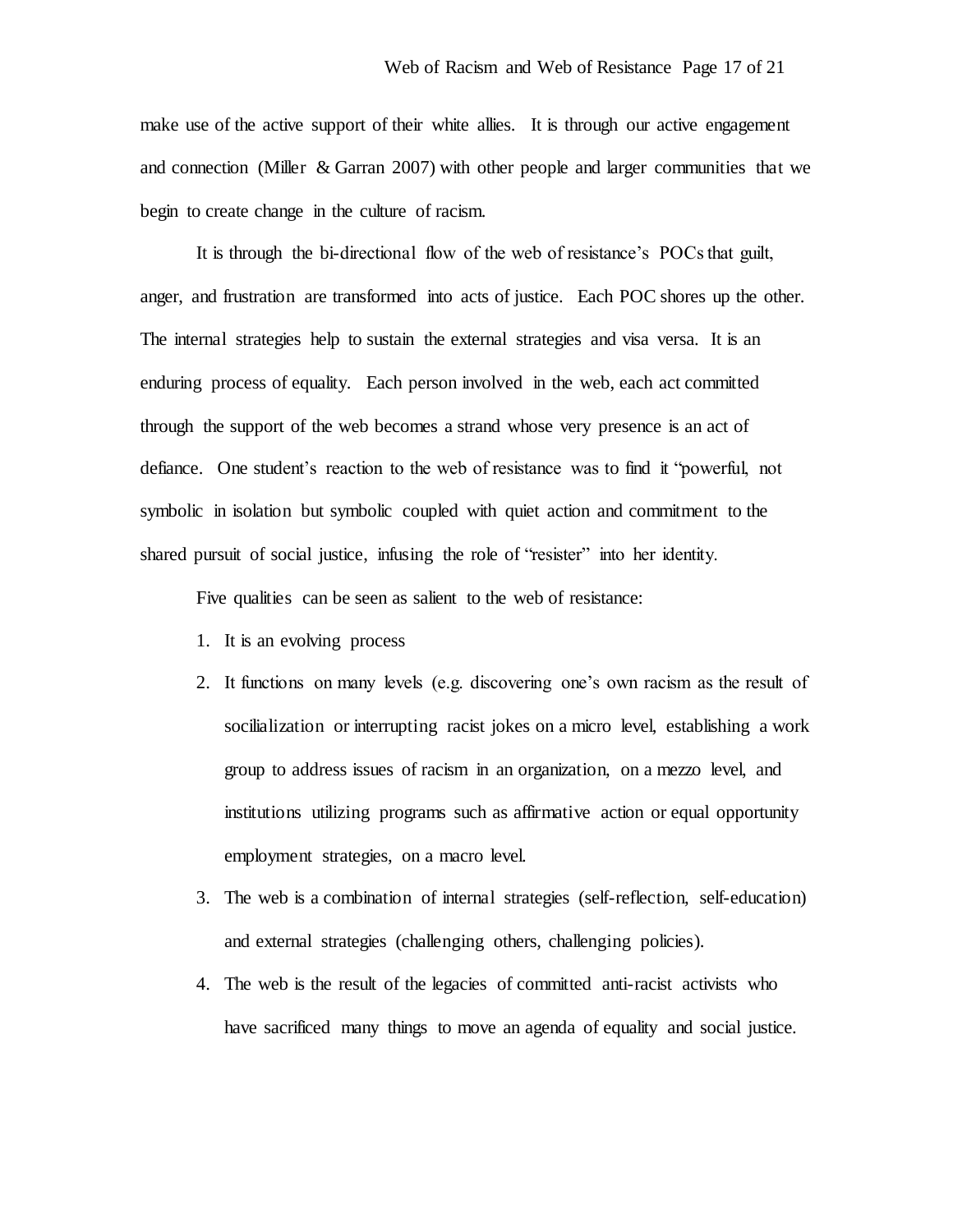5. The web represents hope, resilience, and collective power that can be used to dismantle the strong hold of racism.

## **Conclusion**

As educators when teaching about race and racism, it is our responsibility to provide students with frameworks that help them understand macro-social factors that have contributed to racial inequalities. The web of institutional racism gives students a common language with which to discuss such injustice, so that they can begin the process of identifying dissonance between their prior beliefs and understandings and current, persistent inequalities based on race. At the same time, it is crucial that students be left with hope for change. They must believe that they can become a part of a system that resists the racist forces embedded in our society's current and historical structure. The web of resistance offers both hope and explicit strategies to undo racism.

By teaching this conceptual framework to our students we offer them strands of connections that when tested become stronger. Together, students begin to formulate an identity of strength, equity, collaboration, and pride that becomes the essential fiber of efforts to resist. They learn that the very people they have been sitting next to in class are the individuals they need to work with to create a web of resistance. It is essential that we teach our students, not only the tools by which racism can be dismantled but how to build support and alliances to further their goal.

#### References

Allen, T.W. (1997). *The invention of the white race, Vol.2: The origin of racial oppression in Anglo-America*. NY: Verso.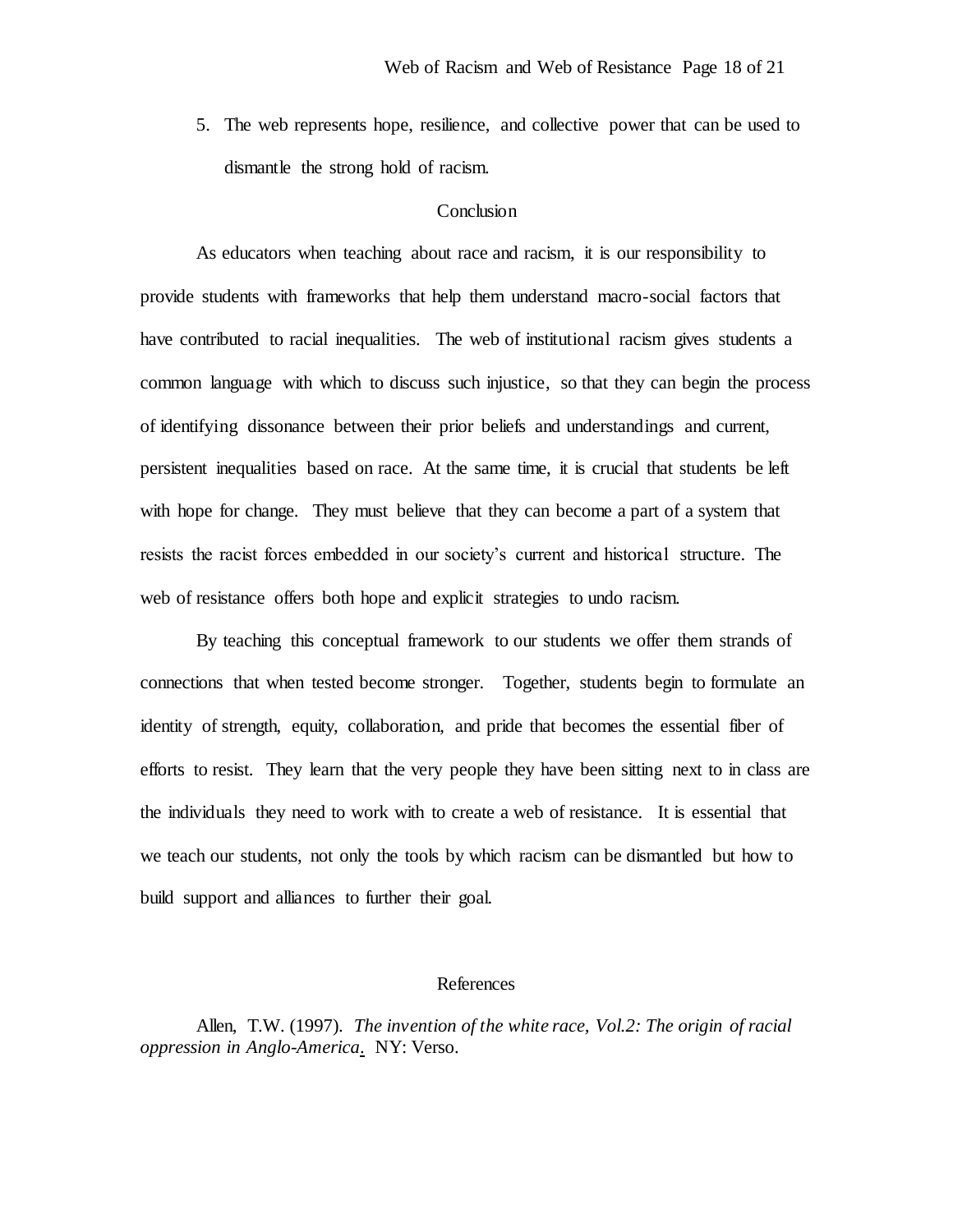Brown, M.K., Carnoy, M., Currie, E., Duster, T., Oppenheimer, D.B., Shultz, M.M., & Wellman, D. (2003). *Whitewashing race: The myth of a colorblind society.* Berkeley, CA: University of California Press.

Burnett, R. (Executive Producer). (2006). *Late show with David Letterman.* [Television Series]. New York. CBS.

Dawson, M., Lacewell, M., Cohen, C. (2006). *Racial attitudes and the Katrina disaster study.* University of Chicago, Center for the Study of Race Politics and Culture.

Dovidio, J.F., Gaertner, S.L., Kawakami, K., & Hodson, G. (2002). Why can't we all just get along? Interpersonal biases and interracial distrust. *Cultural Diversity and Ethnic Minority Psychology*, 8(2), 88-102.

Freire, P. (1979). *Pedagogy of the oppressed*. New York: Continuum.

Guglielmo, J. & Salerno, S. (2003) (Eds.). *Are Italians white: How race is made in America.* NY: Routledge.

Harro, B. (2000a). The cycle of socialization. In M. Adams, W.J. Blumenfeld, R. Casteneda, H.W. Hackman, M.L. Peters, & X. Zuniga (Eds.) *Readings for diversity and social justice: An anthology on racism, anti-Semitism, sexism, heterosexism, ableism, and classism* (pp. 15-21). NY: Routledge.

Harro, B. (2000b). The cycle of liberation. In M. Adams, W.J. Blumenfeld, R. Casteneda, H.W. Hackman, M.L. Peters, & X. Zuniga (Eds.) *Readings for diversity and social justice: An anthology on racism, anti-Semitism, sexism, heterosexism, ableism, and classism* (pp. 463-469). NY: Routledge.

Ignatiev, N. (1995). *How the Irish became white*. NY: Routledge.

Kivel, P., (1996). *Uprooting racism: How white people can work for racial justice.* Gabriola Islands, BC: New Society Publishers.

Lopez, I.F.H. (1996). *White by law: The legal construction of race.* NY: New York University Press.

McIntosh, Peggy (1992). White Privilege and Male Privilege: A personal account of coming to see correspondences through work in Women's studies. Anderson, M & Collins, P. H. (Eds.) *Race, Class and Gender: An Anthology.* Belmont, CA.: Wadsworth. pp. 70-81.

McIntosh, P. (1989). White privilege: unpacking the invisible knapsack. *Peace and Freedom.* July/Aug. pp. 10-12.

Miller, J., & Garran, A.M. (2007). *Racism in the United States: Implications for the helping professions.* Belmont, CA: Thomson/Brooks-Cole.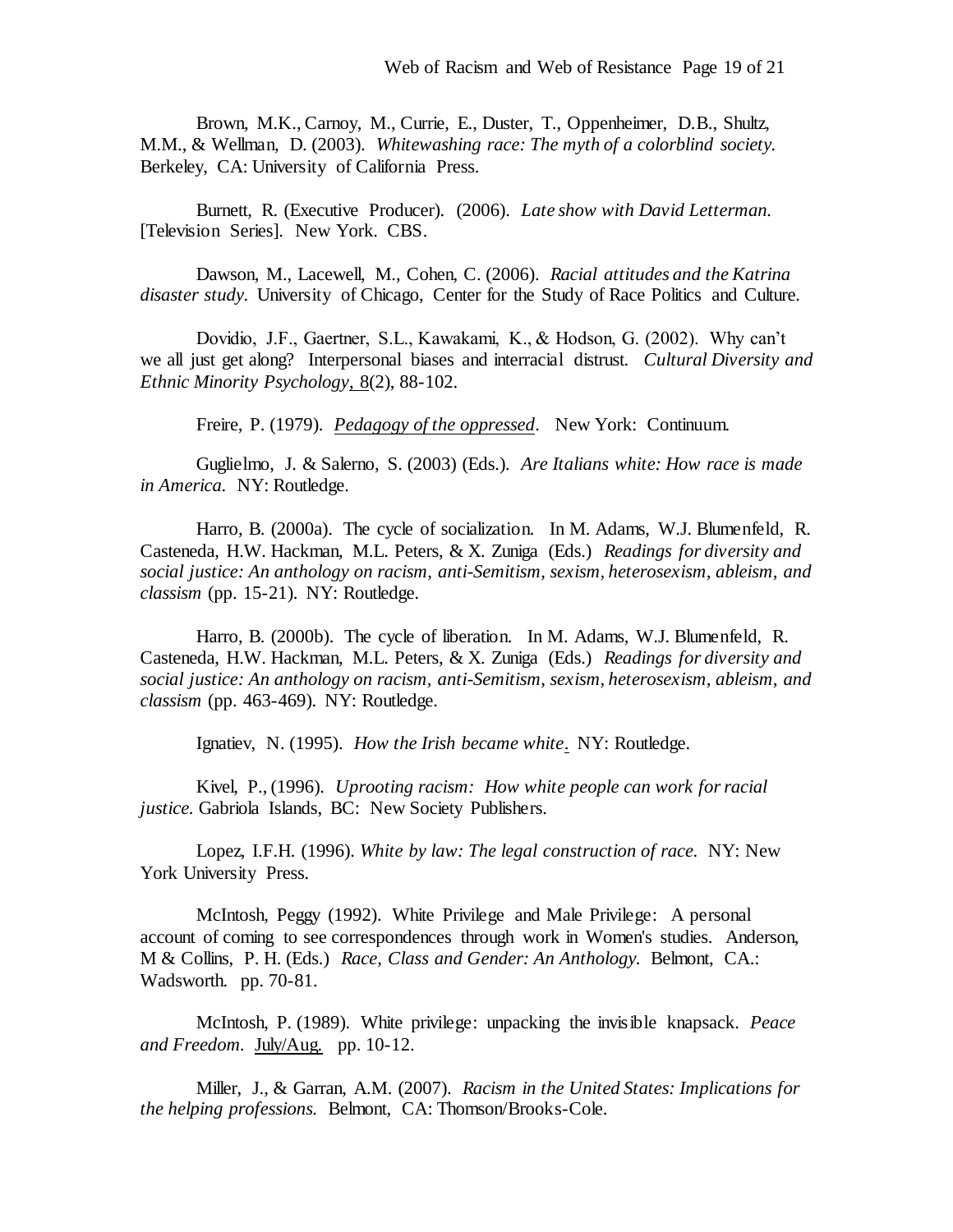Miller, J., Donner, S., & Fraser, E. (2004). Talking when talking is tough: Taking on conversations about race, sexual orientation, gender, class, and other aspects of social identity. *Smith College Studies in Social Work, 74*(2), 377-392.

Mills, C.W. (1997). *The racial contract.* Ithaca, NY: Cornell University Press.

Ohlemacher, S., (2006, November 14). Racia disparities persist despite civil rights gains. *Miami Herald.* Accessed on 11/27/06 at http//www.miami.com/mld/Miamiherald/news/politics/elections/16005913.htm

Omi, M., & Winant, H. (1994). *Racial formation in the United States: From the 1960s to the 1990s (2nd ed.).* NY: Routledge.

Pew Research Center (2003). *The political landscape: Evening divided and increasingly polarized.* (Part 5 Social and political attitudes about race). Accessed on 12/1/06 at http//www.people-press.netcampaign.com/reports/display.php3?PageID=754

Pitts, L., (2006, November 26). Worse then Richard's rant: America's refusal to acknowledge racism. [oped]. *The Baltimore Sun*. Accessed on 12/1/06 at http/[/www.baltimoresun.com/news/opnion/oped/balop.pitts26nov26,0,4427975.story?coll](http://www.baltimoresun.com/news/opnion/oped/balop.pitts26nov26,0,4427975.story?coll=bal-oped-headlines) [=bal-oped-headlines](http://www.baltimoresun.com/news/opnion/oped/balop.pitts26nov26,0,4427975.story?coll=bal-oped-headlines)

Sacks, K.B. (1996). How did Jews become white folks? In S. Gregory & R. Sanjek (Eds.) *Race* (pp. 78-102). New Brunswick, NJ: Rutgers.

Shapiro, T.M. (2004). *The hidden cost of being African American: How wealth perpetuates inequality.* NY: Oxford.

Smelser, N.J., Wilson, W.J. & Mitchell, F. (Eds.) *American becoming: Racial trends and their consequences, Vol. II*. Washington, DC: National Academy Press.

Solorzano, D., Ceja, M., & Yosso, T. (2000). Critical race theory, racial microaggressions, and campus racial climate: The experiences of African American college students. *The Journal of Negro Education, 69*(1/2), 60-73.

Stannard, D.E. (1992). *American holocaust: The conquest of the New World.* NY: Oxford.

Takaki, R. (1993). *A different mirror: A history of multi-cultural America.* Boston: Little, Brown.

Tilly, C. (1998). *Durable inequality.* Berkeley, CA: University of California Press.

Wilson, J. (1998). *The earth shall weep: A history of Native America.* NY: Grove.